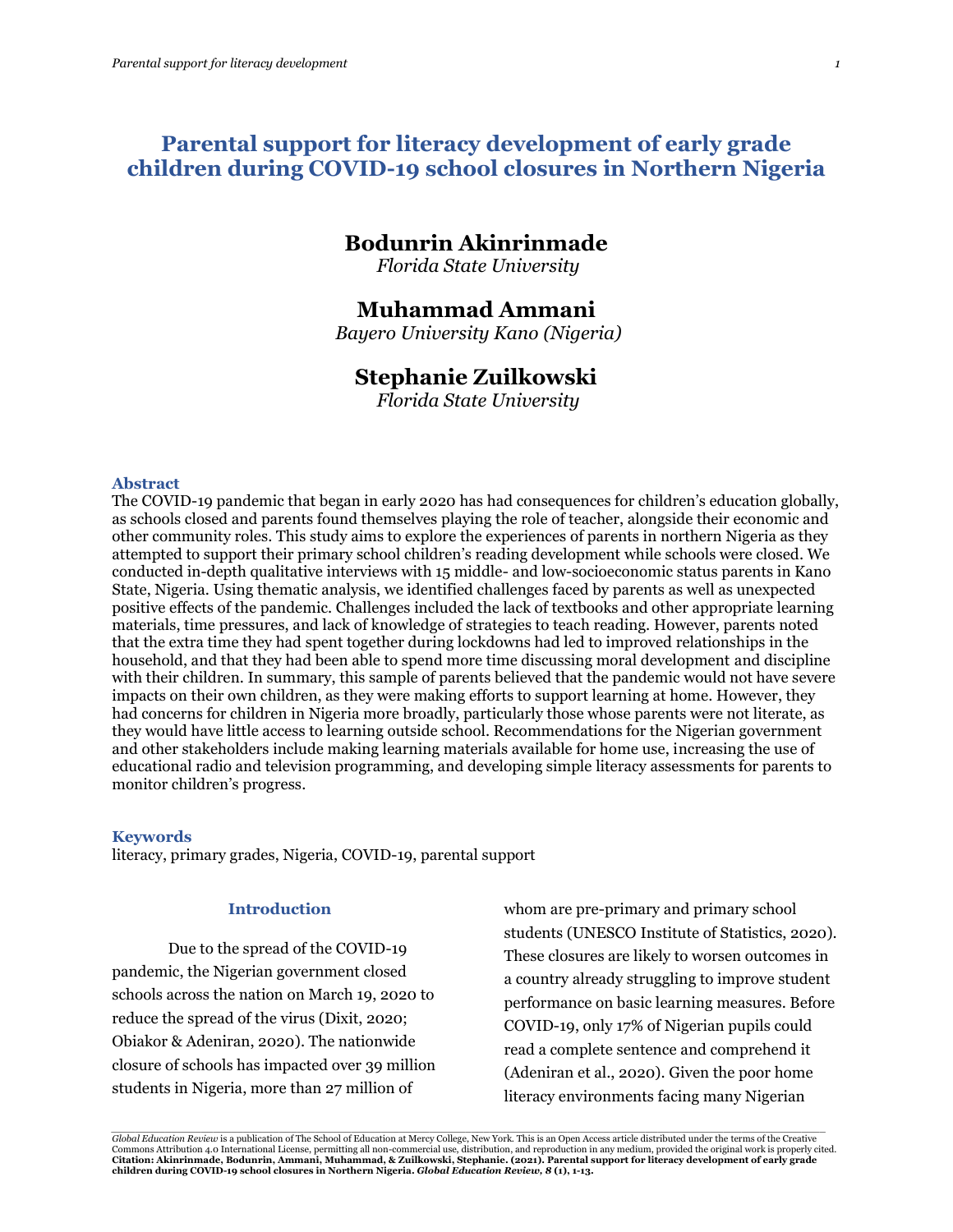children (Aika & Uyi-Osaretin, 2018), this situation is expected to deteriorate, as children spent months at home.

While many school-aged children in high-income countries have access to online instruction during this pandemic (United Nations Children's Fund [UNICEF], 2020), those in low- and middle-income countries, including Nigeria, have limited access to television, radio, computers, internet, and data for them to engage in remote learning (Human Rights Watch, 2020; The Education Partnership [TEP] center, 2020). Gallagher (2020) asserted that the development of children's literacy skills is connected to success in school and later in life. In countries where school systems have not been able to adapt to distance learning, parents may therefore need to fill the role of full-time teachers so that their children's literacy skills can be continually developed at home during school closures. This has placed unprecedented burdens on parents, as they need to find ways to support their children's literacy development while also continuing to support their families economically.

Little is known about what parents are doing to support and develop their children's literacy skills amid school closures in lowresource contexts like northern Nigeria. Our study contributes to the literature with in-depth interviews with parents in Kano state on how they are assisting their early grade children in improving their literacy skills at home. Using data collected after more than two months of school closures, three research questions were answered in this study:

> 1. How are parents supporting the literacy development of their children at home during COVID-19-related school closures?

2. What are parents' challenges when supporting their children's literacy development at home during COVID-19 related school closures?

3. What are the perceived impacts of COVID-19 on children and families?

#### **Background and Context**

## *The impact of COVID-19 on education in low- and middle-income countries*

Before the COVID-19 pandemic began, more than half of the children at the age of 10 in low-and middle-income countries (LMICs) could not read and comprehend simple text (World Bank, 2019). With the movement of learning to remote platforms, the learning crisis in LMICs has likely worsened, especially among children who do not have access to online learning platforms (Sharma, 2020). While over 70% of middle-income countries have been able to move to online learning platforms (Jordan, 2020), less than 25% of low-income countries have been able to set up online learning platforms (Sharma, 2020). Many households in LMICs do not have access to the internet to ensure their children learn on the remote learning platforms (Sharma, 2020; Jordan, 2020). Niazi (2020) conducted a desk review and qualitative interview study to examine how COVID-19 affected students attending low-fee private schools (LFPS) in LMICs. The study found that many children in LFPS do not have the opportunity to learn online due to limited access to devices and the internet. The unequal access to the internet for children to learn would likely exacerbate learning inequalities (Sharma, 2020). Also, parents are expected to assume the role of a teacher to ensure their children are learning. However, with Sharma (2020) reporting that 82% of parents in LMICs experienced a decline in their earnings in the first month of the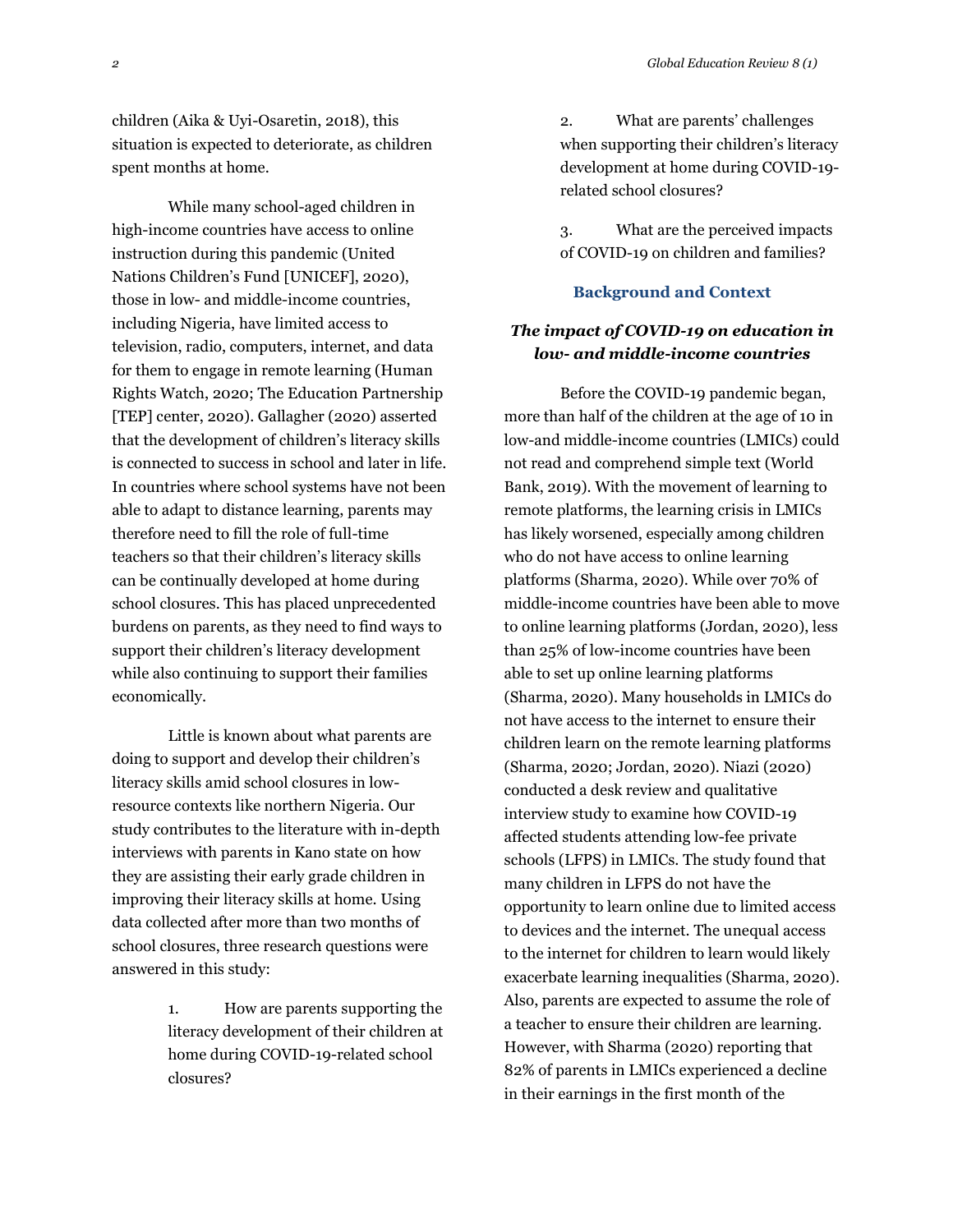COVID-19 crisis, they are likely to pay more attention to meeting the basic needs of their family and less attention to the continuation of their children's education at home (Sharma, 2020). Parents' reduced attention to their children's education during school closures in LMICs would likely reduce their children's learning capacity (Mayurasakorn et al., 2020).

A study recently simulated the effect of COVID-19 school closures on children's learning poverty in LMICs (Azevedo, 2020). Learning poverty is defined as the percentage of 10 yearold children who cannot read and comprehend simple stories or texts (World Bank, 2019). The simulations revealed that in LMICs, the learning poverty rate of children could increase from 53% to 63%. This 10% increase in the learning poverty rate means that out of 720 million primary school-age children, 72 million more are likely to fall into learning poverty (Azevedo, 2020). Countries in East Asia and the Pacific, Latin America, and South Asia are expected to have higher learning poverty than countries in sub-Saharan Africa (Azevedo, 2020). COVID-19, therefore, has placed roadblocks in the global progress toward increased access and quality of education.

### *COVID-19 and education in Nigeria*

In Nigeria, many children lack the appropriate level of reading skills for their age and grade. On national assessments, the average literacy and numeracy scores for fourth graders were below 50% (Ogbunna, 2016). An analysis of the 2015 National Education Data Survey (NEDS) dataset showed that only 17% of pupils met the minimum proficiency levels in literacy (Adeniran et al., 2020). The reading outcomes of children in northern Nigeria are lower than those in southern Nigeria (Onwuameze, 2013). Pflepsen et al. (2016) reported that most sampled students from Jigawa, Kaduna, Kano,

and Katsina in northern Nigeria had zero scores in many Early Grade Reading Assessment tasks. Kano state, which is the focus of this study, has the highest population among all the states in Nigeria and the nation's second-largest city. Early Grade Reading Assessment results in Hausa and English carried out in Kano state showed that most pupils were unable to read (RTI International, 2014). Some of the contributing factors for these poor outcomes include large class sizes, inadequate teaching and learning materials (Adamu et. al, 2020), and ongoing violent conflict in the region (Bertoni et al., 2019).

To reduce the widespread impact of the COVID-19 pandemic, the Nigerian Federal Ministry of Education closed the schools in the nation, introduced virtual learning platforms and gave out links to e-learning resources for students to learn (TEP Center, 2020). Most of the states in Nigeria also organized lessons on television and radio (TEP center, 2020). However, many children do not have access to this remote learning, especially those from lowincome households (Amorighoye, 2020; Hussain, 2020; Mayah, 2020). Forty percent of the population in Nigeria lives on less than \$400 per year (National Bureau of Statistics [NBS], 2020); laptops and internet access are largely out of reach for this group. The inequitable access to remote learning may exacerbate the gap in the learning outcomes of rich and poor children (TEP Center, 2020). In Nigeria, the National Bureau of Statistics [NBS] (2010, as cited in Adigwe and van der Walt, 2020) reported that the adult literacy rate is 56%. Considering that there are low parental literacy levels in Nigeria (Adigwe & van der Walt, 2020), at-home learning may not occur at all (Samuel, 2020). It is likely that many children were not learning during the school closures (Obiakor & Adeniran, 2020). This means that children's

3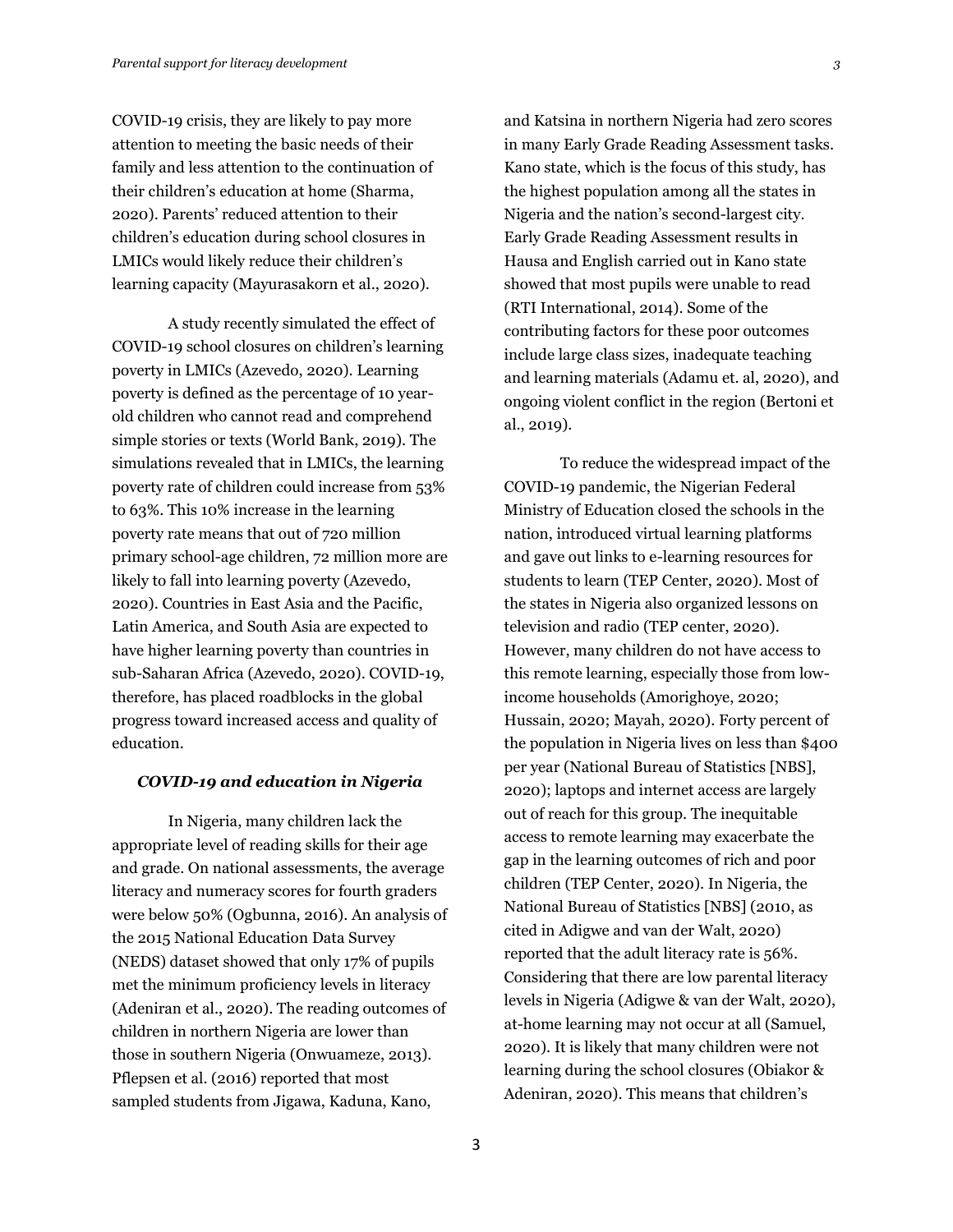reading outcomes in Kano state and other parts of Nigeria may get worse.

One large-scale survey has been conducted on this topic in Nigeria. The Education Partnership [TEP] Center (2020) carried out an online survey and phone interview with 626 parents across 31 states in Nigeria to examine how parents supported the learning of their children during COVID-19 school closures. The study found that 83% of parents reported assisting their children to learn. Those parents who supported their children said that they assisted them in reading, encouraging them to read on their own, doing online classes, downloading educational materials online, and listening to educational programs on the radio. Parents believed that the educational support that their children got at home would help to improve their academics. Parents who were not assisting their children were asked why they were not doing so. 38% said they could not assume the role of teachers as they did not have the necessary pedagogical skills to teach; 30% of them said that someone else is helping their children; and others said they were too busy to teach or they could not afford the cost of educating their children at home. The TEP study reported that parents complained that children were distracted from learning because they were not used to studying at home. Parents also said that their children mostly learn on radio, television, and WhatsApp.

Most of the parents in the TEP study were from Lagos state, where access to technology is relatively high, and included students through higher education. Also, the TEP study's design was primarily quantitative, with some supplementary qualitative data. This study identifies the need to have an in-depth understanding of how parents support their children's literacy development in Nigeria, especially northern Nigeria, where children's

access to technology and reading skills are low. Hence, we conducted an in-depth qualitative interview study with parents to ascertain how they support their early grade children in improving their literacy skills at home during COVID-19 school closures in Kano state, Nigeria.

#### **Methodology**

We conducted in-depth qualitative interviews with 15 parents in Kano State, Nigeria. At the time of the interviews in May 2020, schools had been closed for more than two months. We interviewed slightly more female (53.3%) than male (46.7%) parents. On average, participants had four children. Forty percent were bachelor's degree holders, and 73% were civil servants, such as public school teachers and university lecturers. Employment type and education level were used as proxies for parents' social class in our analyses. The majority of the sample (86.7%) were middle-class, while 13.3% were of lower socioeconomic status.

One of the authors conducted interviews, using a semi-structured interview protocol, with the assistance of two postgraduate research assistants. The interviews were conducted in both English and Hausa, with participants choosing the language they preferred. The interviewers sought the consent of the parents to audio record the interviews, and the recordings were later transcribed. The interview responses were translated from Hausa to English by one of the authors, and another author cross-checked the translations.

We used a thematic analysis approach to analyze the qualitative interview data. This method allows us to explore the perceptions of different parents, identify differences and similarities in parents' perceptions, and get unanticipated insights (Nowell et al., 2017). After we familiarized ourselves with the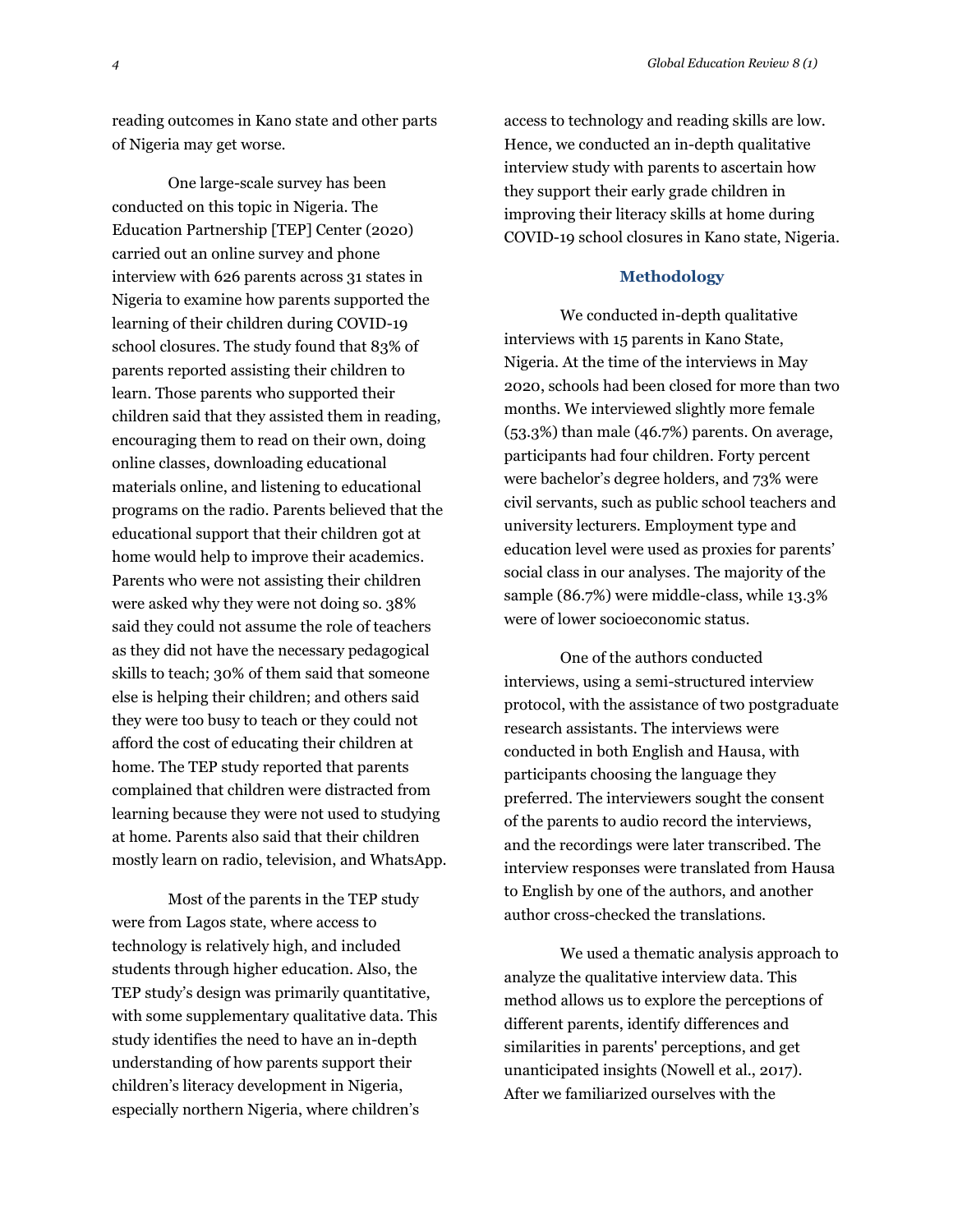interview data, we developed an initial codebook. Two authors sorted and collated the codes identified into themes and reviewed the themes to ensure that inadequacies are identified and adjusted in the initial codes and themes. Another author ensured that there was accuracy in the sorting and collation. After identifying themes, we developed detailed analyses of each theme and connected all themes to this study's research questions. We used Dedoose software to code our interview data. We quoted the participants' words intensively in this study to enhance the validity of our analyses (Braun & Clarke, 2006). We discussed the results of our analyses with three of the interviewees to enhance the accuracy and validity of our findings.

#### **Findings**

The closure of schools due to the COVID-19 pandemic has posed an unexpected burden on parents in northern Nigeria. Parents worked with their family members to support their children to learn how to read despite their busy schedules, lack of teaching skills, and textbooks. Parents perceived that their efforts would improve the literacy skills of their children. More broadly, many parents believed that school closures had improved their relationships with their children and allowed them to spend more time on their children's moral development and other skills beyond academics. These themes are discussed in greater detail below.

**How are parents supporting the literacy development of their children at home during COVID-19-related school closures?**

## *Activities parents or caregivers engage in with their children*

All fifteen parents in this study reported that they guided their early grade children to learn how to read during school closure. As one of the parents, a male with four children, said,

> It is the sole responsibility of parents to guide their children to learn. Do these school closures mean the stoppage of your child(ren)'s literacy? The answer is no, because we, as parents, it is mandatory to oversee our child(ren)'s literacy not only during the lockdown but also after the lockdown (Parent 3).

Another male participant with three children said, "It is the parents' responsibility to guide their children to learn because if the parents do not support their children's literacy amid these school closures, the literacy of their children won't be developed at all" (Parent 12). Parents said they assisted their children in learning how to pronounce words fluently, read and answer short passages from textbooks, learn new words, do their homework, and review their books. Parents were not the only ones guiding their early grade children to learn how to read, however. Five out of fifteen parents said that older siblings also helped their younger children learn how to read. A male participant with seven children said, "His elder brothers are supporting him more than me. And they use two different periods (morning and evening sessions) to guide him" (Parent 14). Two additional participants said their extended family members helped them develop their children's literacy skills. One of them, a mother with a postgraduate diploma in education, said, "One of his Aunties supports his literacy during this phase from time to time. She used to dedicate much of her time towards completing his homework, and also do other literacy development related activities" (Parent 9).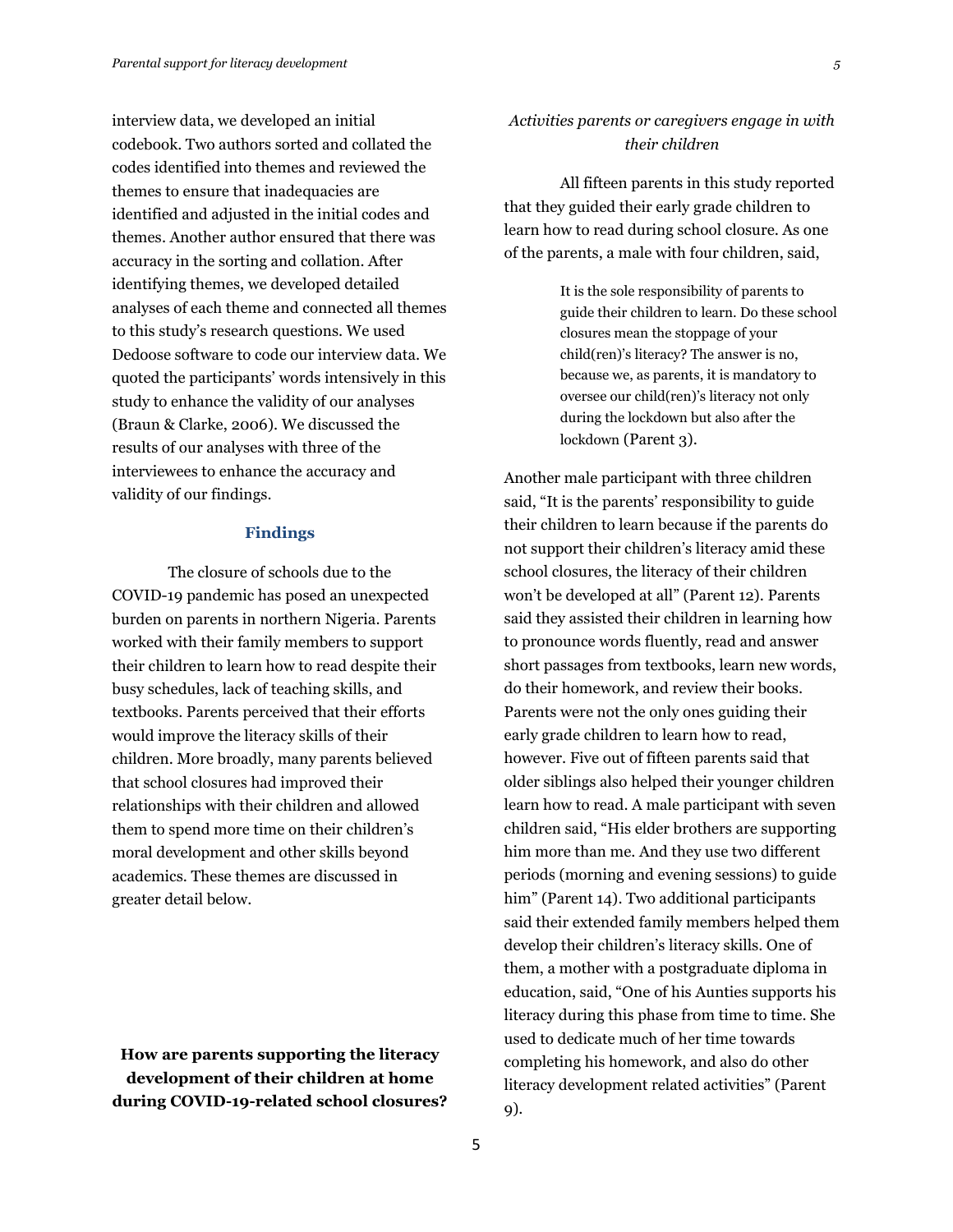In order for parents to make the teaching of reading easier for themselves, they bought textbooks and instructional materials to use at home. As a male participant with a bachelor's degree (Parent 2) said, "I bought some textbooks to upgrade his literacy. Some of these books are essential for teaching and learning of reading in early grades." One female participant who is a civil servant also stated, "I bought a new markerboard that enables him to write both English and Hausa alphabets" (Parent 10). In addition to buying teaching and learning materials, some parents incentivized their children to encourage them to learn. As a female participant with four children said,

> For instance, when I assist my children in studying, I will tell them that whoever does his reading very well will be granted permission to watch kids' program on MBC station. As a result of that, everyone will be engaged in their study so that they will be allowed to watch the television program (Parent 8).

One male parent with three children reached out to a neighbor for guidance on literacy instruction. He explained, "I contacted a neighbor of mine who is the assistant headmaster at a local primary school to supply me with the current Universal Basic Education (UBE) syllabus so that I can teach my child" (Parent 7). The participant also discussed how his professional background helped him to support his child, saying,

> I learned how to teach and handle the children's literacy in early grade. In my profession (teaching), I am handling senior secondary school students only, but due to these school closures, I took my time to learn how to develop children's literacy, particularly in early grades.

These comments highlight the advantage that educated parents had in supporting their

children. This parent knew not only that the UBE syllabus existed but knew how to obtain a copy and then how to use it to support his child's learning. This type of knowledge would be uncommon among lower-socioeconomic status parents.

### *Supports outside of the household*

Despite the sample being well educated compared to the Nigerian population more broadly, many of the parents in this study acknowledged that they alone could not provide all the educational support that their children needed. Two parents reported that they enrolled their children in private tutoring so that a personal teacher could help their children develop their literacy skills. A participant said, "I have already employed one personal teacher to offer him an extra lesson at home" (Parent 3). While private tutoring is common in the upper primary and secondary grades in Nigeria, it was less common with younger students prior to the COVID-19 pandemic.

Various forms of technology also offered support for literacy learning. Some parents encouraged their children to watch or listen to programs on children's literacy, organized by the government, on television or radio. As one of the participants, said, "Most times, I encourage him to listen to the radio program on children's literacy, after which I always ask him questions on what he learned" (Parent 2). Parent 3 also said, "He is watching television stations that have children's programs on how to promote literacy. There are also cartoon stations that enlighten him on how to spell different words." In addition to this, two parents said they installed an application to enable their children to learn how to read on their mobile phone handsets. As one of the participants stated, "I have installed an educative application on my handset for him to learn how to pronounce some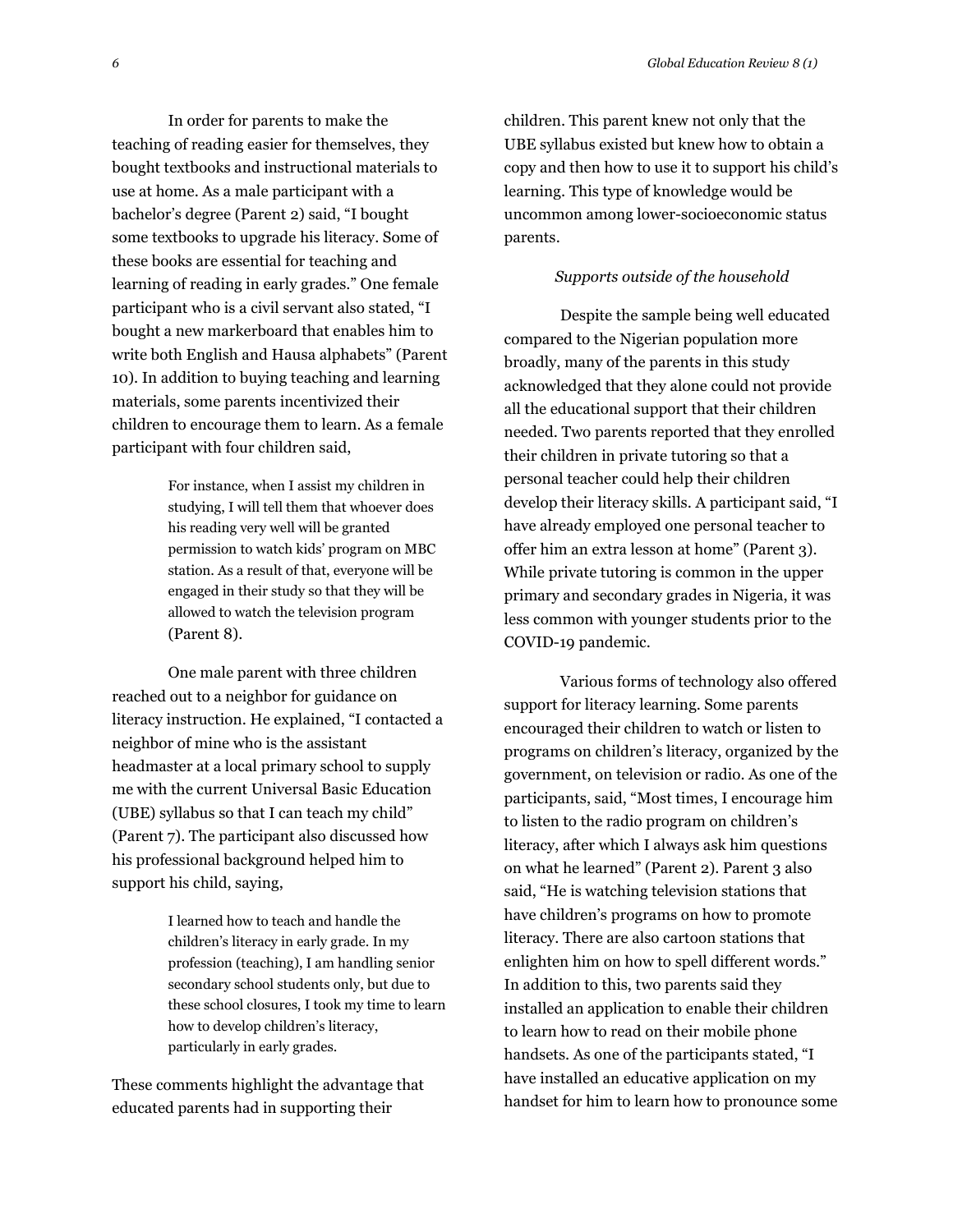alphabets" (Parent 3). While these supports did not replace schooling, they helped parents fill in the gaps between what children needed and what they could do on their own.

## **What are parents' challenges when supporting their children's literacy development at home during COVID-19 related school closures?**

Participants in this study discussed challenges at three levels: parent, child, and external to the household. First, while all parents reported that they were supporting their children's education at home, some reported barriers to these efforts. Some parents revealed that books were not available at home for them to teach their children how to read. Aside from the unavailability of books, three parents, all holding at least an ordinary diploma qualification–a two-year program offered at polytechnics, monotechnics, technical colleges, and some universities in Nigeria– said that they did not have the necessary teaching expertise to assist their children in reading. One female participant with a diploma qualification said, "The foremost challenge is the lack of expertise in some important subjects. That's why most of the time I ask his father to assist him. Honestly, this is one of my challenges." (Parent 6). Again, given that these parents were comparatively well-educated, these challenges would be exacerbated among lower-socioeconomic status Nigerians. One low-income parent said she was not literate enough in English to teach her child how to read. As she said,

> The challenge I am facing is that he is usually taught in the English language. I have little or no knowledge of it as I hold my secondary school certificate in Arabic and Islamic studies. So, there are at times when he may need my support in reading that I couldn't assist due to my insufficient formal education (Parent 4).

Two other parents said their busy schedules hindered them from teaching their children how to read. A parent explained,

> The major problem is too much commitment that I have. In this total lockdown, the government has announced only three days as 'Lockdown free days.' During these days, I will be out of my residence to work till the end of the day. I do not have time to sit with her to guide her to learn how to read during these days (Parent 7).

Other challenges reported by parents included the presence of multiple children needing support in the household, parents' mobile phone batteries getting low while using apps and online videos, and parents getting tired of teaching their children while also meeting other commitments.

Second, some participants discussed barriers related to their specific children's needs or behaviors. In some cases, children's attitude toward learning and their inability to learn in isolation made it challenging for parents to teach them how to read. Five parents stated that their children found it difficult to learn alone, as they missed interacting with their classmates. As a female participant who is civil servant said, "My child lost interaction with his school colleagues as he does not go anywhere. This is making it difficult for him to learn because he is learning in isolation" (Parent 5). Another participant (Parent 12) stated, "He misses mingling and learning with his colleagues." Parents also complained that their children had difficulty focusing on learning. As one of the participants said, "He wants to play while learning is ongoing, and sometimes, he can disrupt our learning by making gratuitous requests to ease himself" (Parent 2). As Parent 11 also stated, "My only problem with her is that she wants to take part in playing while learning is in progress." Another parent reported that her child lacked

7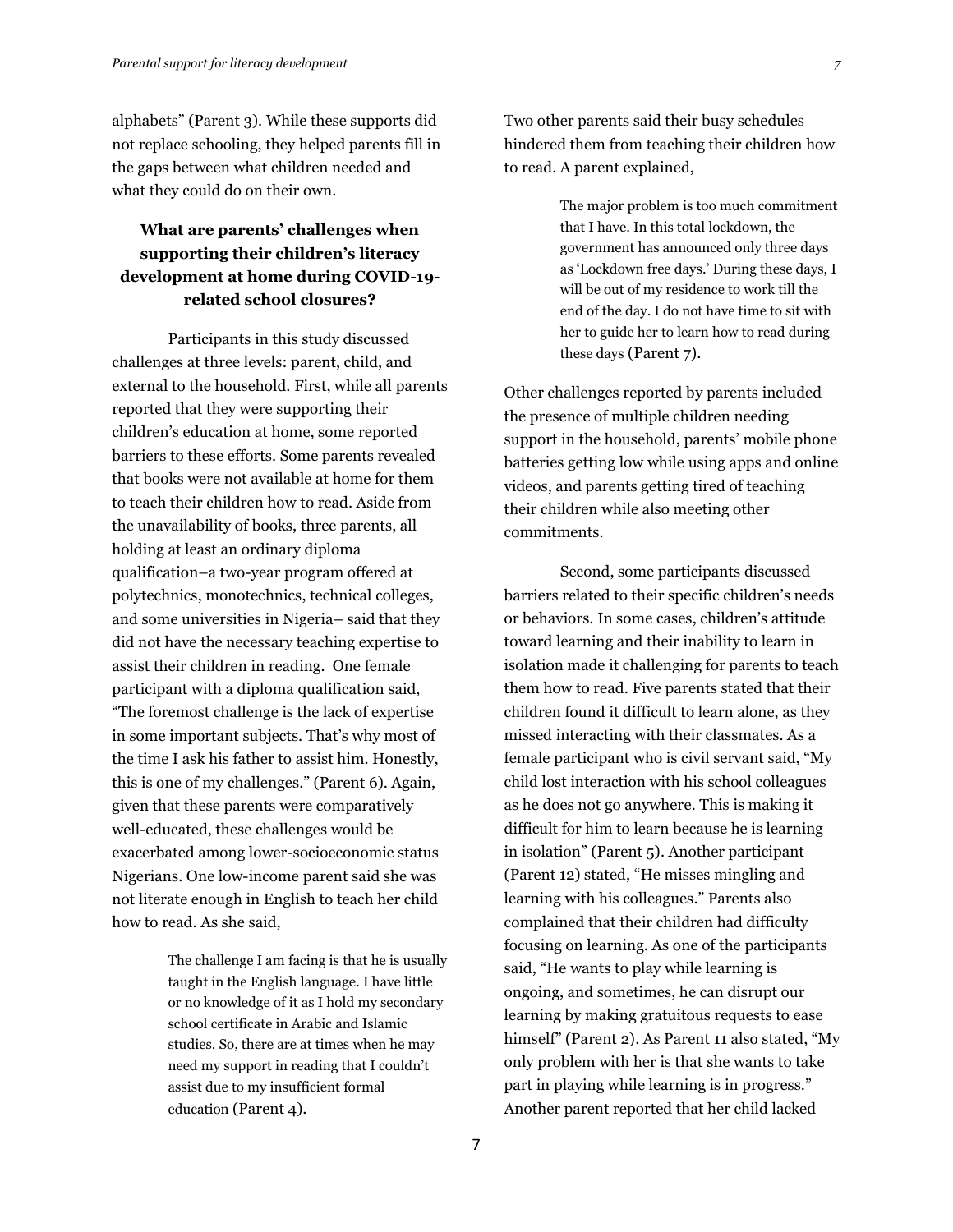any interest in learning how to read. Since the children are in early primary grades, these challenges are not unusual, particularly the challenge of capturing and holding their attention for learning while at home.

Third, participants discussed challenges that were situated outside of their households, and therefore out of their control. During the lockdown, the Nigerian government organized television and radio programs that enable children to learn how to read; however, parents reported that some children in their communities did not have access to these programs for lack of equipment and/or electricity at home. Also, children who had access to these programs were not assessed to determine whether their reading skills were improving, so there was no evidence as to whether they were effective substitutes for formal schooling. As a female participant with four children asserted, "The current children's radio program, for example, is helping our child to learn without testing his ability" (Parent 4). Some of the parents did not feel they were equipped to tell whether their children were learning.

### **What are the perceived impacts of COVID-19 on children and families?**

Most of the parents in this study believed that school closures due to the COVID-19 pandemic would have a negative impact on the literacy development of Nigerian children who did not get educational support during school closures. However, they did not generally believe that their own children would be impacted, due to the steps they had taken to support literacy development. As Parent 7 said, "I do not think the lockdown will negatively affect my child's literacy development, as I support her always." Another participant (Parent 3) explained, "No, I do not think the

school closures can have any impact on my child's literacy because excellent measures were put in place to support his literacy development."

Looking beyond the specific impacts of the school closures on literacy development, we asked participants what other impacts they had observed in their families and communities. To our surprise, the majority of the participants spontaneously identified positive outcomes of the pandemic. Parents reported that their children consumed more food daily and had more time to play. Twelve out of fifteen participants reported that the school closure enabled parents to learn how to be more patient, understanding, and have better relationships with their children. As Parent 15 said, "We are experiencing a more cordial relationship with our children. We are always together with them, which has helped to minimize disputes." Another participant (Parent 1) asserted, "Before, he used to spend several hours in school before this lockdown, but now that he is spending a lot of time with his brothers and us, we have a better relationship with him." Given the stress that the COVID-19 pandemic has brought to many households (Power, 2020), we had not anticipated that family relationships would be reported as stronger in so many households.

Other positive outcomes included more time to teach children how to do activities such as cooking, household chores, and local crafts. As Parent 6 stated, "I taught her how to do some domicile affairs, such as sweeping the rooms and washing of dashes. She is now practicing all these activities because she has ample time during these school closures." Another participant said, "He gains experience in the field of local crafts because it is one of the major occupations we have in Yalwa Quarters. He is now practicing how to make embroidered gowns before the school reopens" (Parent 4). These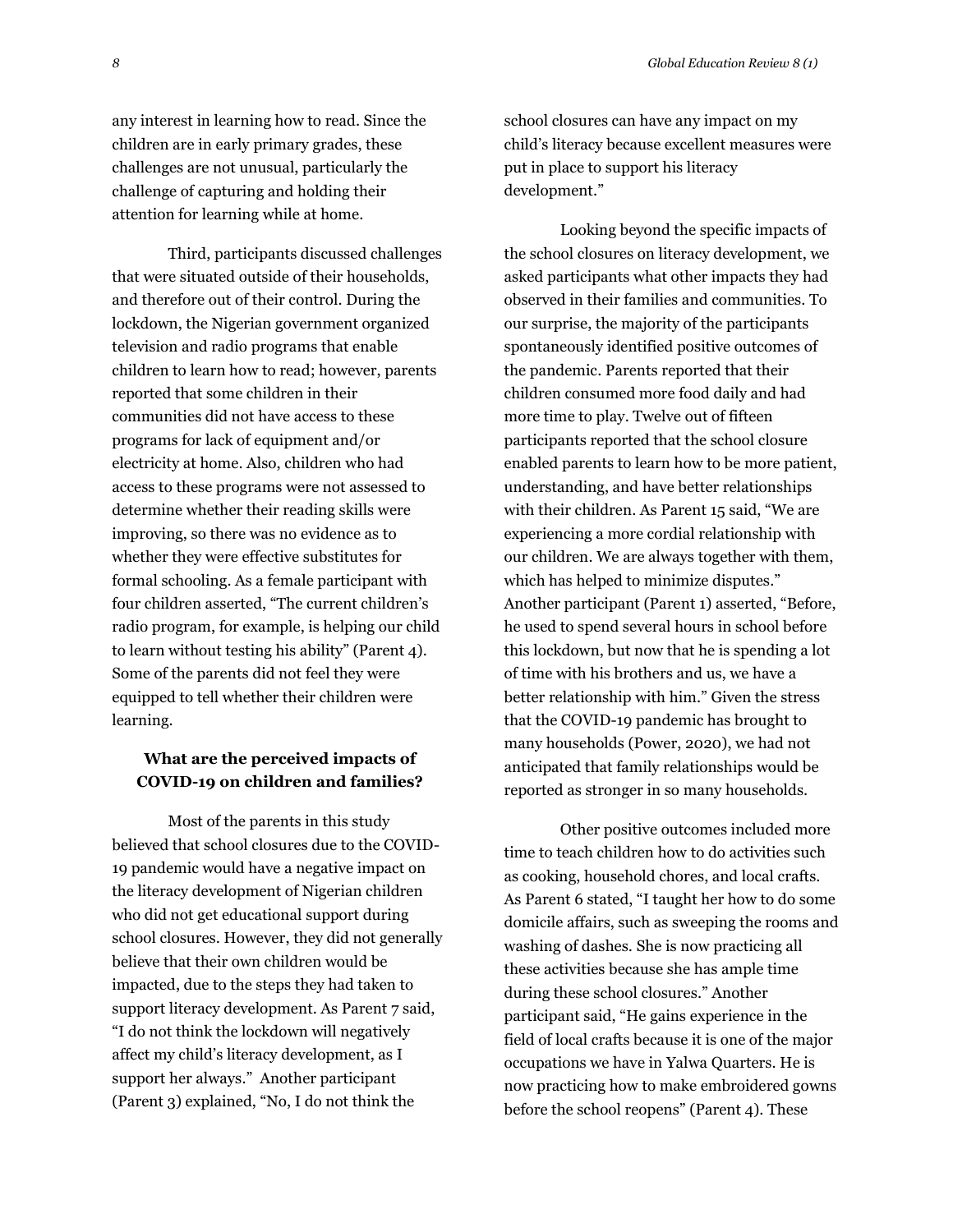skills will help children to contribute to their households and communities as they become adults.

Parents also spoke of the opportunity to attend more closely to the discipline and moral development of their children. Two parents stated that they have been able to instill more discipline in their children. As Parent 14 said, "We are monitoring their attitudes, and they comply with the instructions we give to them." One parent discussed the connection between discipline and morality, stating, "Our experience has been great because we learned more about the good and bad deeds of our children due to this school closures, and we also put in place possible measures to reshape them" (Parent 8). Participants' efforts to improve the behavior of their children could help the children to engage respectfully and positively with their peers and teachers when they resume schooling.

One concern raised by parents was the broader impacts of the COVID-19 school closures on examination results at the national level. Because Nigerian primary schools use examination results to promote pupils to higher classes (Ewa, 2015), parents were greatly concerned about the impact of school closures on the pupils' examination results. Two parents feared that most Nigerian children would fail their examinations unless schools engaged in thorough reviews before the exams. Parent 10 said, "It will be nice to use a few weeks to review previous lessons with the children before the examinations. If the children begin examinations without doing so, the result may lead to mass failure." Participants knew that many early grade students may have forgotten what they were taught before the long school closures. Therefore, they emphasized the need for schools to review the content that students were taught before the lockdown so that children can avoid repeating grades. Grade repetition can

decrease students' self-esteem and motivation while also increasing the cost to the government of educating a child (Ndaruhutse et al., 2008).

### **Conclusion**

This study examined how parents support their children in developing their literacy skills during COVID-19 school closures in Kano state, Nigeria. We found that parents actively assisted their children in learning how to read. This corroborates the finding of the TEP Center study (2020), which found that most parents are helping their children learn at home. Similar to the TEP Center (2020) study, we found that parents assisted their children to read their books and encouraged them to learn on the radio. Parents in our study believed that their efforts would ensure that the school closures did not negatively impact the literacy development of their children. However, parents believed that school closures would negatively affect the literacy skills of children who did not get educational support during school closures. This would be the case for many children in Nigeria, because most do not have access to remote learning (Amorighoye, 2020; Hussain, 2020; Mayah, 2020) and are waiting for schools to reopen before they start learning (Obiakor & Adeniran, 2020). Our finding that the school closure would likely decrease children's literacy skills aligns with Azevedo (2020), who found that the percentage of children who cannot read and comprehend a simple story or text could increase by 10% in LMICs due to the COVID-19 pandemic.

Despite the effort of the parents in this study to ensure that the literacy skills of their children continued to develop, we found that parents were faced with the challenges of getting textbooks and lack of expertise teaching reading. Also, parents complained that their busy schedules hindered them from helping their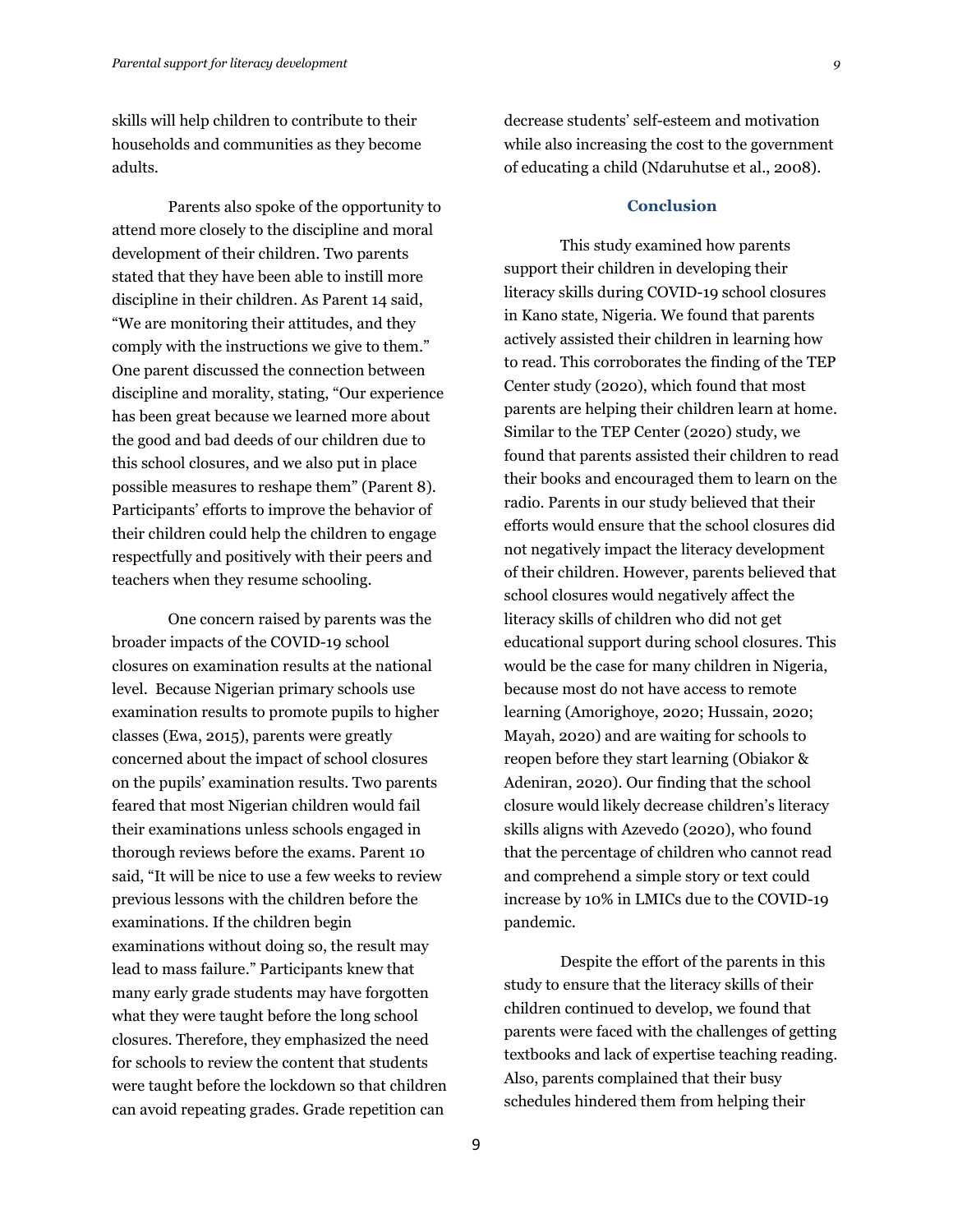children learn to read. This aligns with the findings of other studies that some parents were not teaching their children to learn at home due to time pressures (TEP, 2020). The parents in this study complained that their children got distracted easily when they were learning as they wanted to play while learning, another finding echoing the report from the TEP study (2020). Additionally, parents in our study found that it is difficult to motivate children to learn in isolation. Parents admitted that they did not know whether their children were in fact improving their literacy skills, due to lack of any ongoing assessment.

This study also found unexpected positive perceived outcomes of the pandemicrelated school closures, looking beyond traditional academic learning. Parents reported that they were able to instill more discipline in their children and pay more attention to their moral development. The parents said they had more cordial relationships with their children because they spent more time with them. The children had more time to learn how to do activities such as cooking, household chores, and local crafts. As noted above, most of the participating parents were well-educated, on the whole, and mostly middle-class. They greatly valued education. However, parents were also able to see the positive side of a very trying and stressful period.

Based on these findings, we recommend that the Nigerian government and other relevant educational stakeholders invest more in remote learning platforms so that more children, especially low-income children, will have consistent access to educational programs on radio, internet, and television. The development of a user-friendly, simple literacy assessment that would enable parents to monitor their children's literacy development would be an asset to parents and schools alike, helping to

identify students who will need greater support upon school reopening. This would be a useful tool even after the end of the pandemic. In the short term, the Nigerian government should provide funding to parents to purchase textbooks and other instructional materials for home use.

The major limitation of this study is that most of the parents sampled were middle-class and educated. Azubuike et al. (in press) found that parents who have secondary education or less are more likely to say that they do not know how to support their children to learn remotely. Those that have secondary education or less are most likely to be low-income earners. If our sample included more low-socioeconomic status parents, parents' ways of supporting their children's literacy development and their challenges may be different. Further research should be conducted to investigate how lowincome parents supported the literacy development of the children during COVID-19 school closures. Also, the parents in this study were interviewed after schools had been closed for two months. If the study were conducted after a longer period of school closure, parent efforts in supporting the literacy development of children may have differed.

### **References**

Adamu, A., Tsiga, A. U., & Zuilkowski, S. S. (2020). Teaching reading in northern Nigeria: the challenges of large class size. *Pedagogy*, Culture & Society, 1–18.

Adeniran, A., Ishaku, J., & Akanni, L. O. (2020). Is Nigeria experiencing a learning crisis: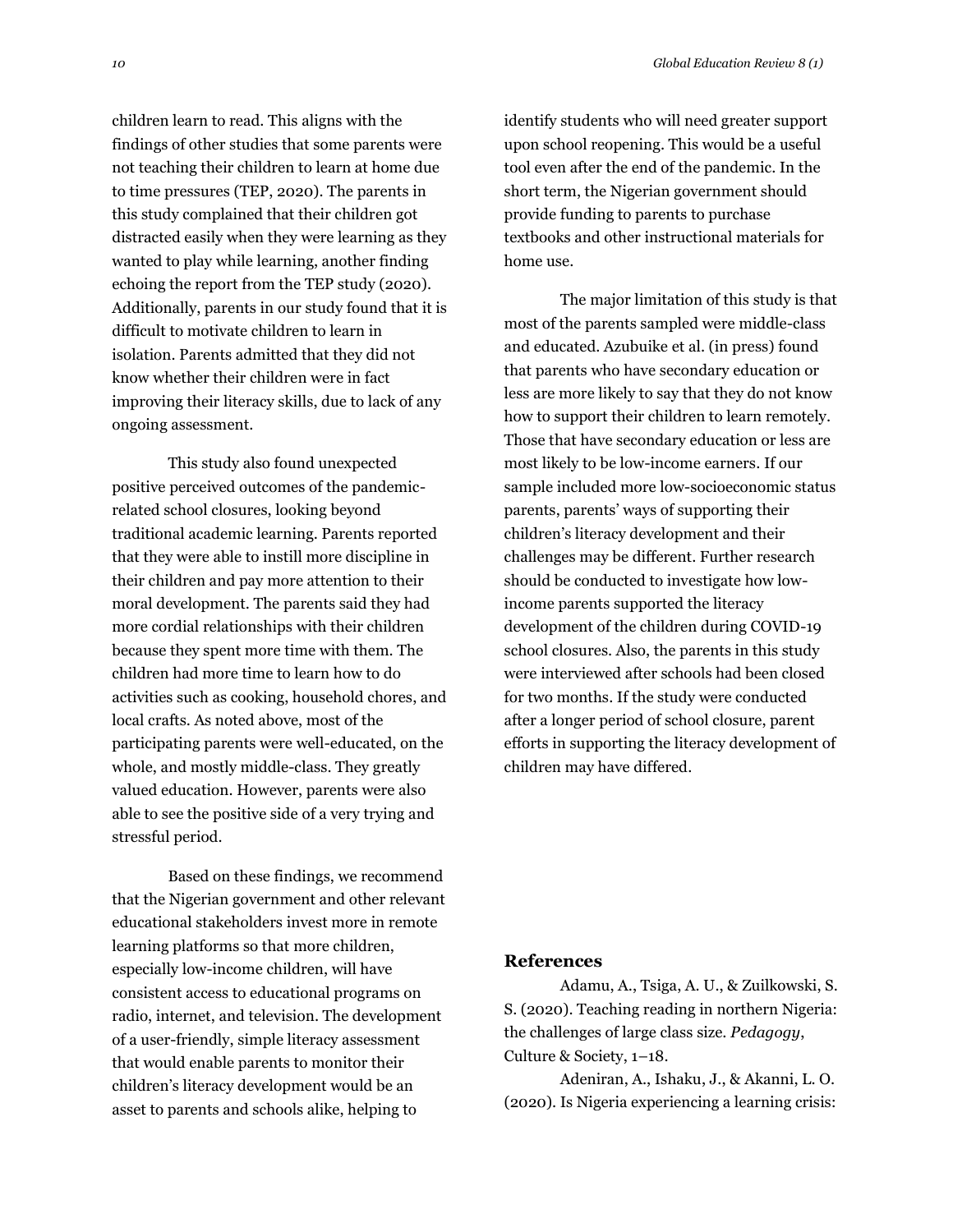Evidence from curriculum-matched learning assessment. *International Journal of Educational Development*, 77, 102199. <https://doi.org/10.1016/j.ijedudev.2020.102199>

Adigwe, I., & van der Walt, T. (2020). Parental mediation of online media activities of children in Nigeria: A parent-child approach. *Computers in Human Behavior Reports*, 2, 1–7.

Aika, P., & Uyi-Osaretin, S. (2018). Rethinking our literacy learning spaces: Nigerian culture, students' reading habits and participation in literacy fostering activities in the English reading comprehension classroom. *Literacy and Reading in Nigeria*, 17(1), 118– 129.

Amorighoye, T. A. (2020 June, 02). COVID-19 has exposed the education divide in Nigeria. This is how we can close it. *World Economic Forum*.

[https://www.weforum.org/agenda/2020/06/ed](https://www.weforum.org/agenda/2020/06/education-nigeria-covid19-digital-divide/) [ucation-nigeria-covid19-digital-divide/](https://www.weforum.org/agenda/2020/06/education-nigeria-covid19-digital-divide/)

Azevedo, J. (2020). Learning Poverty: Measures and Simulations. *World Bank Group*. [https://openknowledge.worldbank.org/bitstrea](https://openknowledge.worldbank.org/bitstream/handle/10986/34654/Learning-Poverty-Measures-and-Simulations.pdf?sequence=1&isAllowed=y) [m/handle/10986/34654/Learning-Poverty-](https://openknowledge.worldbank.org/bitstream/handle/10986/34654/Learning-Poverty-Measures-and-Simulations.pdf?sequence=1&isAllowed=y)[Measures-and-](https://openknowledge.worldbank.org/bitstream/handle/10986/34654/Learning-Poverty-Measures-and-Simulations.pdf?sequence=1&isAllowed=y)

[Simulations.pdf?sequence=1&isAllowed=y](https://openknowledge.worldbank.org/bitstream/handle/10986/34654/Learning-Poverty-Measures-and-Simulations.pdf?sequence=1&isAllowed=y)

Azubuike, O. B., Adegboye, O., & Quadri, H. (in press). Who gets to learn in a pandemic? Exploring the digital divide in remote learning during the COVID-19 pandemic in Nigeria. *International Journal of Educational Research Open*.

Bertoni, E., M. Di Maio, V. Molini, and R. Nisticò. (2019). Education Is Forbidden: The Effect of the Boko Haram Conflict on Education in North-East Nigeria. *Journal of Development Economics*, 141, 1–19.

<https://doi.org/10.1016/j.jdeveco.2018.06.007>

Braun, V., & Clarke, V. (2006). Using thematic analysis in psychology. *Qualitative Research in Psychology*, 3(2), 77–101.

[https://www.tandfonline.com/doi/abs/10.1191/](https://www.tandfonline.com/doi/abs/10.1191/1478088706QP063OA) [1478088706QP063OA](https://www.tandfonline.com/doi/abs/10.1191/1478088706QP063OA)

Dixit, S. Ogundeji, Y. Onwujekwe, O. (2020, July 2). How well do Nigeria responded to COVID-19. *Brookings*. [https://www.brookings.edu/blog/future-](https://www.brookings.edu/blog/future-development/2020/07/02/how-well-has-nigeria-responded-to-covid-19/)

[development/2020/07/02/how-well-has](https://www.brookings.edu/blog/future-development/2020/07/02/how-well-has-nigeria-responded-to-covid-19/)[nigeria-responded-to-covid-19/](https://www.brookings.edu/blog/future-development/2020/07/02/how-well-has-nigeria-responded-to-covid-19/)

Ewa, M.A. (2015). *A Study of the Inclusion of Primary School Children in Rural Districts in Nigeria*. [Doctoral dissertation, University of Manchester]. University of Manchester Student Theses Portal.

Gallagher (2020, September 2). Keeping literacy alive during COVID-19. *Save the Children*.

[https://www.savethechildren.net/blog/keeping](https://www.savethechildren.net/blog/keeping-literacy-alive-during-covid-19)[literacy-alive-during-covid-19](https://www.savethechildren.net/blog/keeping-literacy-alive-during-covid-19)

Human Rights Watch. (2020). *Impact of Covid-19 on Children's Education in Africa. Submission to The African Committee of Experts on the Rights and Welfare of the Child*. [https://www.hrw.org/sites/default/files/media](https://www.hrw.org/sites/default/files/media_2020/08/Discussion%20Paper%20-%20Covid%20for%20ACERWC.pdf) [\\_2020/08/Discussion%20Paper%20-](https://www.hrw.org/sites/default/files/media_2020/08/Discussion%20Paper%20-%20Covid%20for%20ACERWC.pdf) [%20Covid%20for%20ACERWC.pdf](https://www.hrw.org/sites/default/files/media_2020/08/Discussion%20Paper%20-%20Covid%20for%20ACERWC.pdf)

Hussain, T. A. (2020). Education and COVID-19 in Nigeria: Tackling the Digital Divide. *World Literacy Foundation*. [https://worldliteracyfoundation.org/education](https://worldliteracyfoundation.org/education-and-covid-19-in-nigeria/)[and-covid-19-in-nigeria/](https://worldliteracyfoundation.org/education-and-covid-19-in-nigeria/)

Jordan, K. (2020). COVID-19 school closures in Low-and Middle-income Countries: emergent perspectives on the role of educational technology. *Journal of Learning for Development*, 7(3), 399–415.

Mayah, M. (2020 September, 08). COVID-19 has negatively affected Nigeria's primary education system, says NGO. *Business Day*.

[https://businessday.ng/education/article/covid-](https://businessday.ng/education/article/covid-19-has-negatively-affected-nigerias-primary-education-system-says-ngo/)[19-has-negatively-affected-nigerias-primary](https://businessday.ng/education/article/covid-19-has-negatively-affected-nigerias-primary-education-system-says-ngo/)[education-system-says-ngo/](https://businessday.ng/education/article/covid-19-has-negatively-affected-nigerias-primary-education-system-says-ngo/)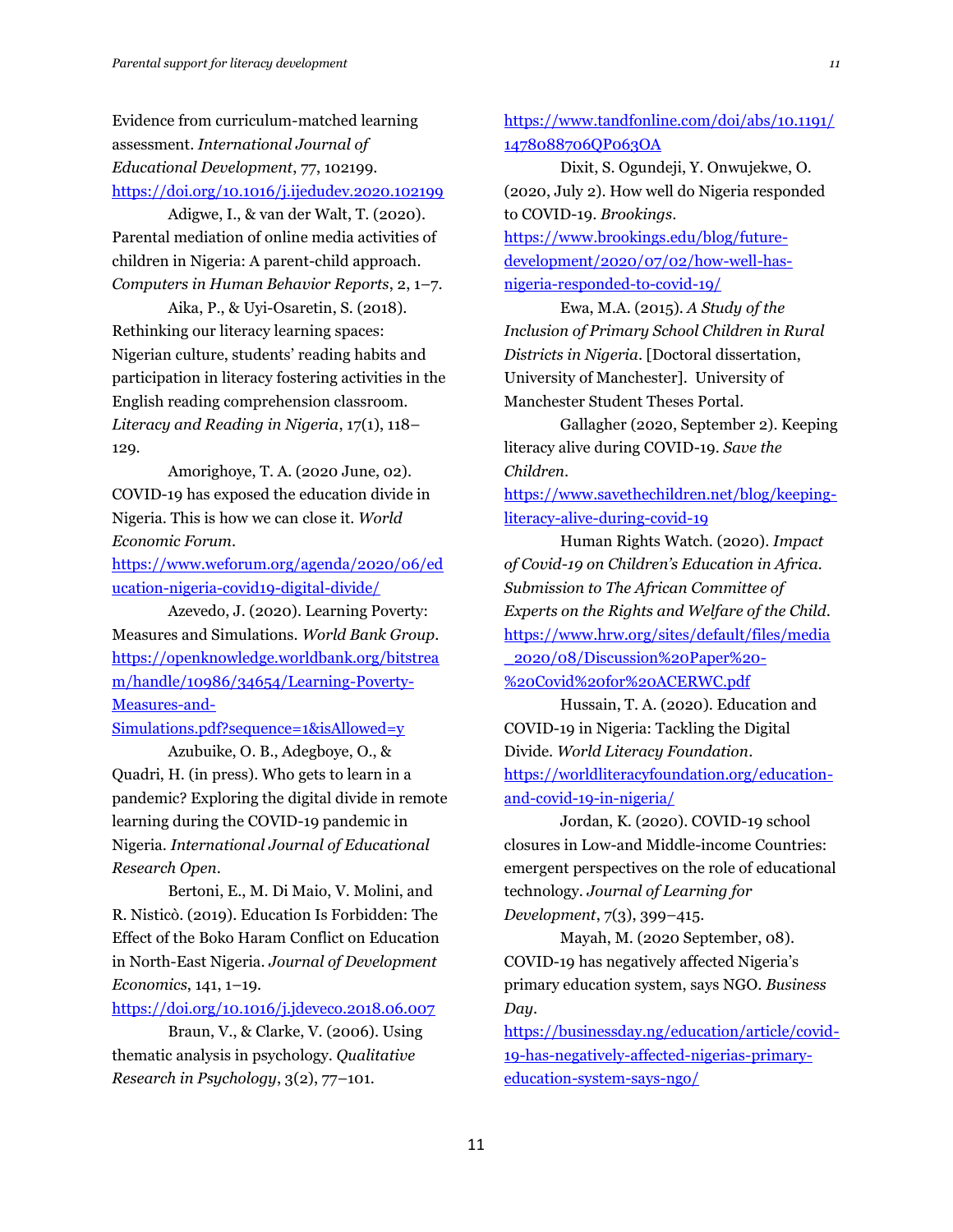Mayurasakorn, K., Pinsawas, B., Mongkolsucharitkul, P., Sranacharoenpong, K., & Damapong, S. N. (2020). School closure, COVID‐19 and lunch programme: Unprecedented undernutrition crisis in low‐ middle income countries. *Journal of Paediatrics and Child Health*, 56(7), 1013–1017.

National Bureau of Statistics. (2020). *2019 Poverty and inequality in Nigeria: Executive summary*. May 1-27. [https://nairametrics.com/wp](https://nairametrics.com/wp-content/uploads/2020/05/2019-POVERY-AND-INEQUALITY-IN-NIGERIA.pdf)[content/uploads/2020/05/2019-POVERY-](https://nairametrics.com/wp-content/uploads/2020/05/2019-POVERY-AND-INEQUALITY-IN-NIGERIA.pdf)[AND-INEQUALITY-IN-NIGERIA.pdf](https://nairametrics.com/wp-content/uploads/2020/05/2019-POVERY-AND-INEQUALITY-IN-NIGERIA.pdf)

Ndaruhutse, S., Brannelly, L., Latham, M., Penson, J. (2008). Grade repetition in primary schools in Sub-Saharan Africa: an evidence base for change. *CfBT Education Trust*. <http://birbhum.nic.in/DPSC/reference/83.pdf>

Niazi, M. (2020). Estimating the impact of COVID-19 on the non-state education sector in Low- and Middle-Income Countries: A Rapid Review. *Global Schools Forum*.

[https://cdn.ymaws.com/www.globalschoolsforu](https://cdn.ymaws.com/www.globalschoolsforum.org/resource/resmgr/resources/v2report_estimating_the_impa.pdf) [m.org/resource/resmgr/resources/v2report\\_est](https://cdn.ymaws.com/www.globalschoolsforum.org/resource/resmgr/resources/v2report_estimating_the_impa.pdf) imating the impa.pdf

Nowell, L. S., Norris, J. M., White, D. E., & Moules, N. J. (2017). Thematic analysis: Striving to meet the trustworthiness criteria. *International journal of qualitative methods*,  $16(1), 1-13.$ 

Obiakor. T. & Adeniran, A. (2020). COVID-19: Impending Situation Threatens to Deepen Nigeria's Education Crisis. *Center for the Study of the Economies of Africa (CSEA).* [https://www.africaportal.org/publications/covi](https://www.africaportal.org/publications/covid-19-impending-situation-threatens-deepen-nigerias-education-crisis/) [d-19-impending-situation-threatens-deepen](https://www.africaportal.org/publications/covid-19-impending-situation-threatens-deepen-nigerias-education-crisis/)[nigerias-education-crisis/](https://www.africaportal.org/publications/covid-19-impending-situation-threatens-deepen-nigerias-education-crisis/)

Ogbonna, S. (2016). Reflections on why basic education learning outcomes are declining in Nigeria. *Education Sector Support Program in Nigeria (ESSPIN): Assignment Report*. [https://learningportal.iiep.unesco.org/en/librar](https://learningportal.iiep.unesco.org/en/library/reflections-on-why-basic-education-learning-outcomes-are-declining-in-nigeria-assignment) [y/reflections-on-why-basic-education-learning](https://learningportal.iiep.unesco.org/en/library/reflections-on-why-basic-education-learning-outcomes-are-declining-in-nigeria-assignment)[outcomes-are-declining-in-nigeria-assignment](https://learningportal.iiep.unesco.org/en/library/reflections-on-why-basic-education-learning-outcomes-are-declining-in-nigeria-assignment)

Onwuameze, N. C. (2013). *Educational opportunity and inequality in Nigeria: Assessing social background, gender and regional effects.* [Doctoral Dissertation, University of Iowa]. Iowa Research Online.

Pflepsen, A., Gove, A., Warrick, R. D., Yusuf, M. B., & Bello, B. I. (2016). Real life lessons in literacy assessment: The case of the early grade reading assessment in Nigeria. *International Perspectives on Education and Society,* 129–145.

[https://doi.org/10.1108/S1479-](https://doi.org/10.1108/S1479-367920160000030011) [367920160000030011](https://doi.org/10.1108/S1479-367920160000030011)

Power, K. (2020). The COVID-19 pandemic has increased the care burden of women and families. *Sustainability: Science, Practice and Policy*, 16(1), 67-73.

RTI International (2014). *Nigeria Reading and Access Research Activity: Results of the 2014 Hausa and English Early Grade Reading Assessments (EGRAs) in Government Primary Schools and IQTE Centers of Jigawa, Kaduna, Kano, and Katsina States*. [https://earlygradereadingbarometer.org/files/N](https://earlygradereadingbarometer.org/files/Nigeria%20RARA.pdf)

[igeria%20RARA.pdf](https://earlygradereadingbarometer.org/files/Nigeria%20RARA.pdf)

Samuel, A. I. (2020). Coronavirus (COVID-19) and Nigerian Education System: Impacts, Management, Responses, and Way Forward. *Education Journal*, 3(4), 88–102.

Sharma, N. (2020, June 05). Torn safety nets: How COVID-19 has exposed huge inequalities in global education. *World Economic Forum*.

[https://www.weforum.org/agenda/2020/06/tor](https://www.weforum.org/agenda/2020/06/torn-safety-nets-shocks-to-schooling-in-developing-countries-during-coronavirus-crisis/) [n-safety-nets-shocks-to-schooling-in](https://www.weforum.org/agenda/2020/06/torn-safety-nets-shocks-to-schooling-in-developing-countries-during-coronavirus-crisis/)[developing-countries-during-coronavirus-crisis/](https://www.weforum.org/agenda/2020/06/torn-safety-nets-shocks-to-schooling-in-developing-countries-during-coronavirus-crisis/)

The Education Partnership Center. (2020). *Learning in a pandemic: Nigeria's response to teaching and learning during the COVID-19 pandemic.*

[https://www.tepcentre.com/wp-](https://www.tepcentre.com/wp-content/uploads/2020/08/Learning-in-a-Pandemic-Report_TEP-NESG_2020.pdf)